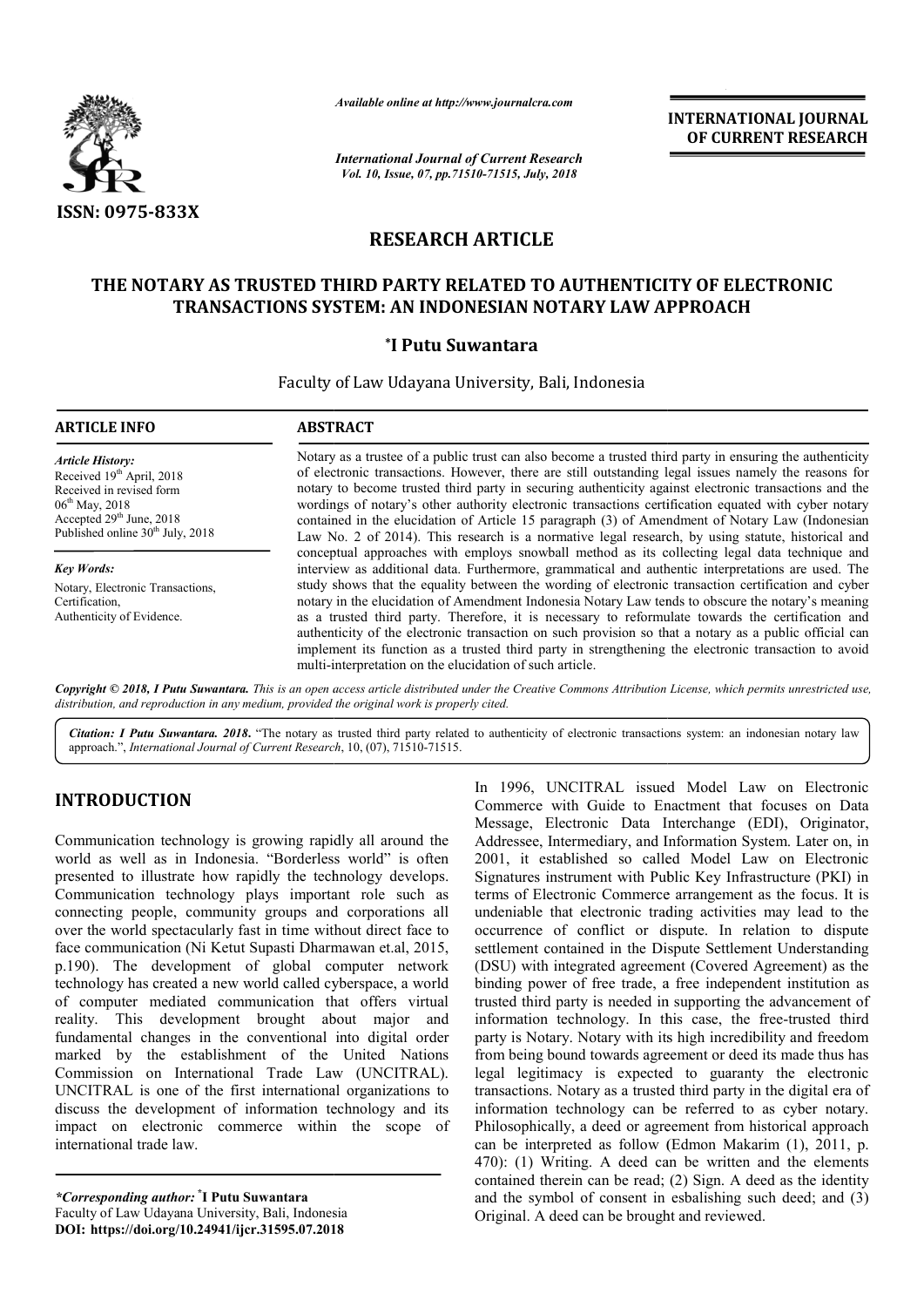Deed as proof of engagement is interpreted by the *pacta sun servanda* principle. R. Soergondo argues that an authentic deed is a deed created and formalized in law, by or before a public official, authorized to do so, in the place where the deed was made (R. Soegondo, 1991, p.89). Irwan Soerodjo suggests that there are 3 (three) essence elements to meet the formal requirements of an authentic deed, namely (Irwan Soerodjo, 2003, p. 148): (1) in the form prescribed by law; (2) made by and in the presence of a Public Official; (3) made by or in the presence of a Public Official authorized to do so and, in the place, where the deed is made. With the existence of UNCITRAL there is a change in Notary's world on the roles and functions. In UINL congress, held on 19-20 October 2016 in Paris – France, the agenda was "The Notary A Trusted Third Party". The purpose of UINL is as follow, "in a first section devoted to legal confidence, we will attempt to compile the needs which, according to the various stakeholders, justify recourse to a trusted third party. We will then be able to answers a first question: Why is the notary a trusted third party in legal matters. In a second section, we will examine the extent to which legal certainty strengthens and sustains economic security; this will allow us to re-examine the arguments reasserting that the notary plays a pertinent role in today's economy."

Sociologically, Notary in Indonesia is not ready to assume trusted third parties position as expressed by UINL in Paris, France. Ideally, to support the authentication process, the function and role of a trusted third party is required to strengthen the information carried out electronically in which a third party will issue an information statement explaining the originality and guarantee of integrity of any information or electronic document in any process of manufacture, sending and receiving of such electronic information or documents. Although information or electronic document is vulnerable on its security in relation to the changes, but through information and communication security system, its authenticity must go through a process of e-identification and e-authentication system (e-IDAS). Electronic commerce transactions experience many problems due to the absence of a trusted institution that serves evidence of an engagement. This article raises the obscurity of norm in Article 15 paragraph (3) of Law Number 2 of 2014 on the Amendment of Law Number 30 of 2004 on Notary (Amendment of Notary Law). This provision stipulates that in addition to the authority referred to in paragraphs (1) and (2), Notary has other authorities provided for in the Laws and Regulations. The elucidation of this article states that what is meant by "other authorities provided for in the Laws and Regulations", inter alia, the authority to certify electronic transactions (cyber notary), create deed of charitable pledge, and airplane mortgage.

The authority referred to in the elucidation of the article is not clear enough in defining and responding to the service of a notary in filling the development in Indonesia. The paradigm of conventional notary to digital notary or known as notary to business becomes urgent in advancing economy. Therefore, the notary will have full authority in performing its functions and role as Public Official to support public services in electronic business transactions. From the above explanation, there two legal issues raised in this article, namely: (1) the reasons for notary to become trusted third party in securing authenticity against electronic transactions; and (2) legal reformulation in relation for a notary as Public Official to perform its trusted third-party function in electronic commerce

transactions. This research is expected to provide benefits for law development both from the side of Ontology, Epistemology, and Axiology as follow: (1) Ontologically to find new concepts in legal reformulation so that notary as Public Official to perform its trusted third party function in electronic commerce transactions; (2) Epistemologically to understand the notary's background to be a trusted third party in ensuring authenticity of electronic transactions; and (3) Axiology from legal reformulation so that a notary as a Public Official can perform its trusted third party function in electronic commerce transactions. This article is a normative legal research. Legal research method is a systematic way of doing a research. William H. Putman argues that "So what do we mean by research we do not mean experiments which scientists tend to mean by research. The word research means to find things out" (William H. Putman, 2004, p.27). This research employs the following approaches: (1) statute approach to examine aspects of legal arrangements on notary's other authorities i.e. Law Number 11 of 2008 on Electronic Information and Transactions (EIT Law) and Amendment of Notary Law; (2) historical approach to study the development of notary in the world along with the existence of notarial institution in Indonesia up to this current era of technology; and (3) conceptual approach to reveal and examine the concept of notary in relation to electronic system or cyber notary system by using the theories of Deconstruction, Ideal of Law, Development Law, and Cybernetics. As to answer the said legal issues, the primary and secondary legal sources are used. In addition, snowball method (Djam'an Satori, 2010, p.18), a continuous rolling method that refers to legislation and legal books related to cyber notary and electronic transactions, is used as the technique of collecting legal sources. This research also uses interview technique with some relevant interviewees which used as additional data in this normative research. This research uses grammatical interpretation in order to find the meaning of the concerned regulation as well as authentic interpretation.

### **RESULT AND ANALYSIS**

**Notary as A Trusted Third Party in Supporting the Authentication System of Electronic Transactions:** In Indonesian language, in *Bahasa, autentik* (or in English is called as authentic) means: (1) *Dapat dipercaya* (trustworthy); (2) *Asli, tulen* (original, genuine); (3) *Sah* (Legitimate) (W.J.S Poerwadarminta, 1986, p.34). Authentic is the absorption language that has been confirmed into standard Indonesian language. Based on the Amendment of Notary Law, Notary is neither placed in the executive, legislative, nor judicative institution. Notary is expected to have a neutral position. Consequently, notary is not placed in any of the said three state bodies. With such neutral position notary is expected to provide legal counsel for and upon legal action performed by notary at the request of his client. In the case of performing legal action for his client, the notary shall not side with his client since the duty of the notary is to prevent the occurrence of the problem. Along with the rapid development of electronic transaction, the duties and functions of notary as Public official certainly cannot be separated from such technological progress. In relation to its duties and functions, Article 15 paragraph (3) of the Amendment of Notary Law stipulates that in addition to authorities referred to in paragraphs (1) and (2), notary has other authorities provided for in Laws and Regulations. As for what is meant by "the other authorities" contained in such Article, the elucidation of such Article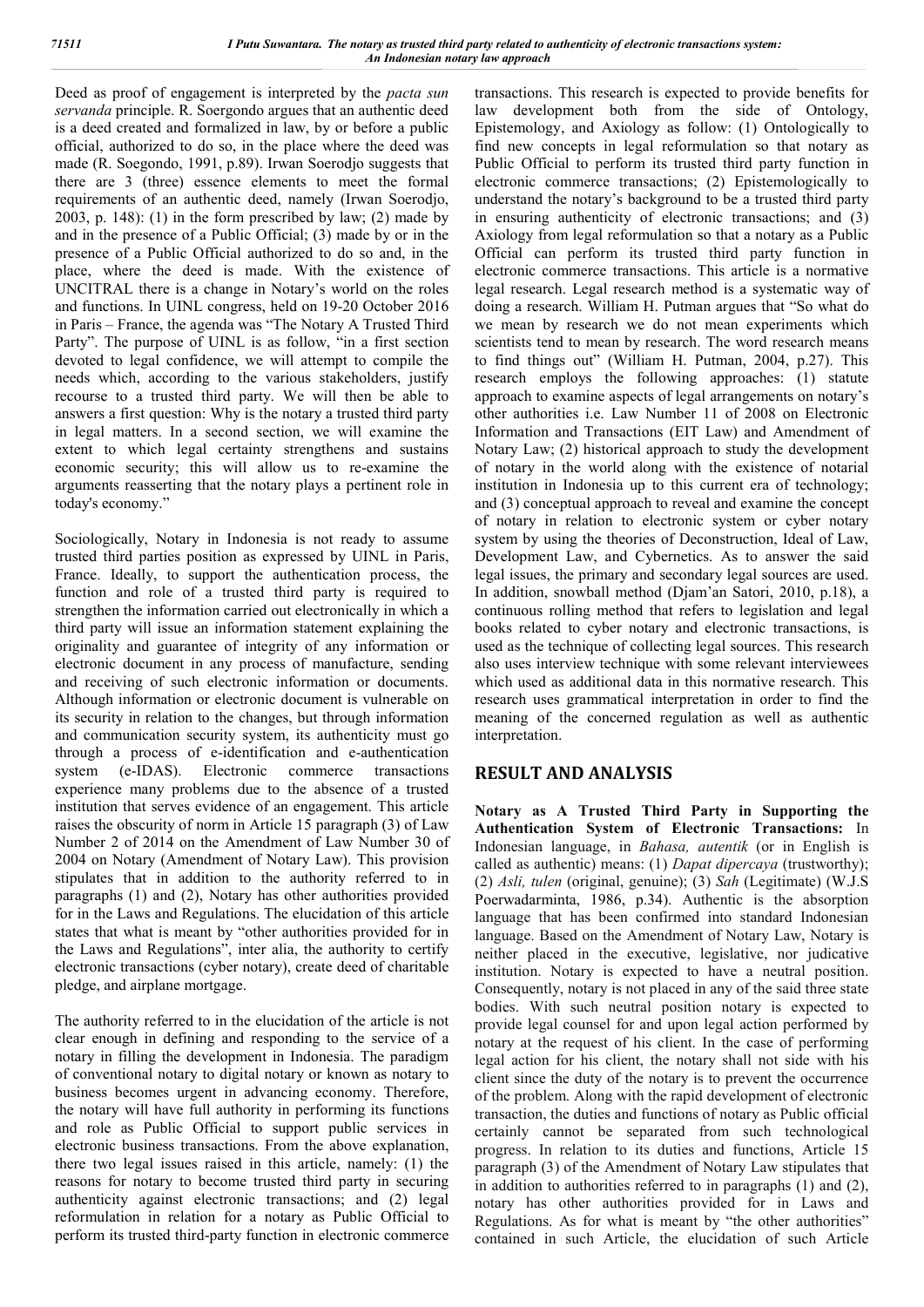already provides the scope. The other authorities in Article 15 paragraphs (3) of the said Law refer to the authorities to certify electronic transactions (cyber notary), to create deed of charitable pledge and airplane mortgage. This provision aims to facilitate the parties who live far apart, so that with the cyber notary, distance is not a problem anymore. Cyber Notary is intended to facilitate or accelerate the performance of the duties and authorities of a notary in creating authentic deeds of all action or agreement or decision required by Laws and Regulations or what is desired by interested parties to be stated in an authentic deed. Cyber Notary itself is a concept that utilizes technological advances for the notary to create authentic deeds in cyberspace as well as to perform their daily duties. For example: the electronic signing of a deed and General Meeting of Shareholders by using teleconference (Emma Nurita, 2012, p. 53); online fiduciary system stipulated in the Circular Letter of the Director General of General Law Administration of the Department of Justice and Human Rights of the Republic of Indonesia Number AHU-06.OT.03.01 dated March 5, 2013 on the Implementation of the Administration System of Electronic Fiduciary Guaranty Registration; online testament as regulated in Regulation of the Minister of Justice and Human Rights of the Republic of Indonesia Number 60 of 2016 on the Testament Reporting Procedures and Issuance of Electronic Testament Certificate Request; Legal Entity Administration System as regulated in the Decree of Minister of Justice and Human Rights of the Republic of Indonesia number M-01.HT.01.01 Year 2000 on the Legal Entity Administration System Enforcement at the Directorate General of General Law of Ministry of Justice and Human Rights of the Republic of Indonesia; exchange of public documents for international trade in document legalization system - in the Private International context, the term *Apostille* means to provide space for simplification of the authenticity of public documents across the State through a single document, and in its development also held electronically (e-*Apostille*) (Edmon Makarim (2), 2015, p.514).

In order to facilitate international trade interoperability, UNCITRAL encourages its international application in line with the electronic *apostilles* model meanwhile for domestic application with electronic notary or cyber notary. Interoperability system in notarial deed is needed by considering the identity of the parties to support the validity of an agreement in the deed by at least looking at some necessary policies, namely: (1) policy on registering; (2) policy on the use of credentials; (3) policy on interoperability; (4) policy on information security and communication; (5) policy on privacy and personal data protection; and (6) policy on user empowerment and awareness (Edmon Makarim (3), 2015, p. 242). Basically, there are two important issues in an electronic transaction in terms of digital identity, namely: (1) ensuring the identity of the parties, and (2) ensuring the security and authenticity of the communicated message. Notary is the only public official who is authorized to create an authentic deed of all acts, treaties and decisions required by Laws and Regulations or desired by the interested party to be declared in an authentic deed, to guaranty the date certainty, to preserve its deed, to grant *grosse*, copy and excerpt of the deed, all of them to the extent that the deed creation is not also assigned to other official or other person stipulated by the Laws. It is understood that Article 1 and Article 15 of the Amendment of Notary Law already affirmed that the main task of notary is creating authentic deed. Such authentic deed will then serve as perfect evidence for the parties in concern.

As Allan Farnsworth's argument on perfect evidence in the United State, "The word contract is used in different senses in American Law. Sometimes it is used, as it is used in common speech, simply to refer to a writing containing terms on which the parties have agreed" (E. Allan Farnsworth, 1999, p.1). Authentic deed which is created by the notary can be used as written evidence. Such authenticity can be achieved through the fulfilment some requirements. For example, the reading of the deed in ensuring the parties in concern understand the contents of deed as desired by the parties. In addition, authentic deed according to Article 1868 of the Indonesia Civil Code is "deed in a form prescribed by Law, made by or in the presence of the ruling public officials for it in the place where the deed was made." Authentic deed has three kinds of evidentiary power, namely: (1) external evidentiary power (*Uitwendige Bewijsracht*). It is the power of the deed itself to prove itself as an authentic deed (*acta publica probant sese ipsa*), which if visible from the outside as an authentic deed therefore in accordance with the rule of law which determines the requirements for authentic deed then the deed is valid as an authentic deed. The evidentiary value of notarial deed from the external aspect should be seen as it is (Habib Adjie, 2010, p. 18). The external evidentiary power does not apply to the private deed; (2) formal evidentiary power (Formal Bewijskracht). With this formal evidentiary power, the authentic deed proves that the said official has declared it in writing as stated in the deed and the truth of what is described by the official in the deed is as has been done and witnessed in performing its position (G.H.S Lumban Tobing, 1999, p. 54). In other words, that deed provides certainty that the content of the deed is truly done or explained by parties before the notary; (3) Material evidentiary power (*Meteriele Bewijskracht*). It is certainty on the content of a deed that what is mentioned in the deed is a valid evidence against the parties creating the deed or those who are entitled as well as applicable for the public, unless there is proved otherwise (Habid Adjie, *Op. Cit*., p.57). In this rapid development of communication and information technology era that happens globally, notary as the trusted third parties has become part of Indonesian people's daily life. Furthermore, electronic transactions have also become part of Indonesian people's everyday life both through the conventional communication channels and global communication channels that based on computer system connected in global network (internet). In their day-to-day work of creating deeds, nowadays, notaries have also used computer systems in their offices to create their authentic deeds. It is just that the paradigm of the authenticity of the deed seen only from the final result, that is the check result of the deed he made which is the deed is signed and sealed by the notary and not in its basic form of data in the computer.

**Legal Reformulation of Notary's Position as A Trusted Third Party in Electronic Commerce Transactions:** In general, the development of technology has brought benefit to Notary as public official. Those benefits include online company registration (legal entities), the use of email for data transmission from the clients and other matters related to the utilization of information technology. Furthermore, EIT Law governs matters on electronic transaction with the support of Electronic Certificate, Electronic Signature, and Electronic System. With Electronic Certificate and Electronic Signature, the parties who mutually transact can be authenticated in terms of the clarity of the signatories and the status of any signed document or electronic information in a whole.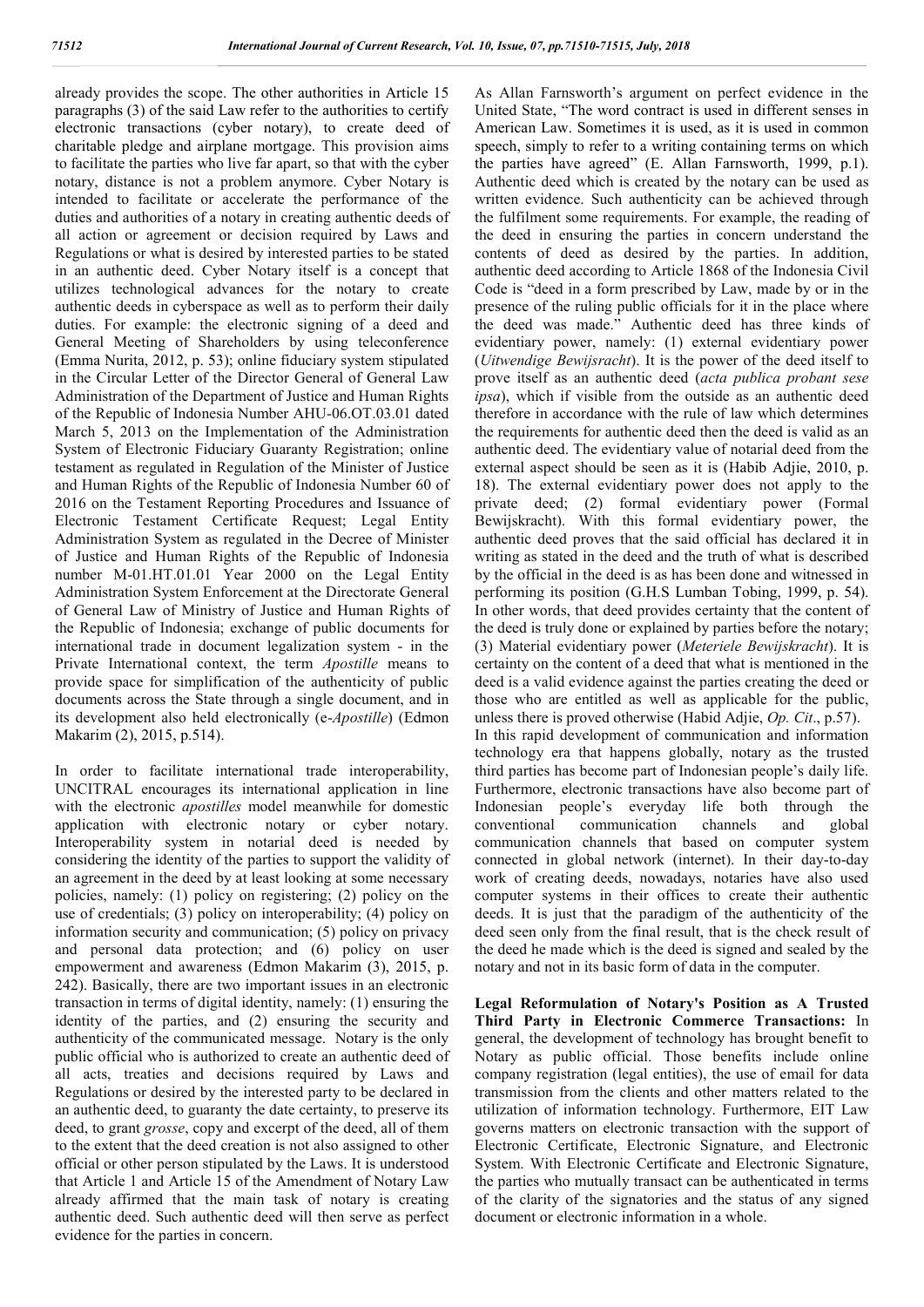The parties who enter into electronic transactions would want the security and legal certainty of the agreement they create. Electronic document as lawful means of proof has already accommodated under EIT Law. However, this lawful means of proof does not apply to all matters. Article 5 paragraph (4) of EIT Law has determined the limitation on such lawful means of proof. It basically governs that the provision concerning electronic information and/or electronic records as intended by paragraph (1) to have lawful means of proof shall not apply to: (a) certificates which by Law must be made in writing form; (b) certificates together with their papers which by law must be made in notarial deed or deed made by land conveyancers. Thus, the existence of this article, the authority of notary to legitimate certain title in relation to electronic transaction is closed. Meanwhile, in the present time the possibility of a notary to be requested by its client to be involved in an agreement which is the product of electronic transaction is relatively large. This is a challenge for the notary in response to globalization and development of information technology. Hence, along the development of the technology, the duties of Notary actually are also to be developed. For example, are the roles of notary in implementing its authority as Certification Authority and in issuing electronic certificate through Certification Authority. Electronic Certificate through Electronic Certification Authority in the EIT Law is very irrelevant due to the existence of the above explained Article 5 paragraph (4).

The inconsistency of the norm is contradictory to Article 1868 of the Indonesian Civil which regulates that an authentic deed is one which has been drawn up in a legal format, by or before public officials who are authorized to do so at the location where this takes place. Furthermore, if it is connected to Article 1 number (1) of the Amendment of Notary Law, it is understood that notary is a public official who is authorized to create an authentic deed and other authorities as referred to in this Law or under other Laws. Therefore, according to these articles, it can be seen that authentic deed basically has conclusive authentication power. In relation to certifying a transaction, it is important to understand the often-used terms. Electronic certificate means a certificate in electronic nature that bears an Electronic Signature and identity, demonstrating a status of a legal subject of parties to an Electronic Transaction issued by Electronic Certification Authority (Article 1 number 9 of EIT Law). Meanwhile Electronic Certification Authority means a legal entity that acts as a reliable party, issues and audits Electronic Certificates (Article 1 number 10 of EIT Law). Trust is the core value to run business. With this trust, responsibility arises. In relation to responsibility towards the possibility of null and void effect to the authentic deed he drawn up and the *fautes personalles*  theory (Khairandy, Ridwan, 2001, p.365), notary shall be individually or personally responsible to such deed. The urgency of trustworthiness in electronic transactions specifically in electronic commerce is carried by the notary. According to the Amendment of Notary Law, notary has an important role and function in the legality of transaction in Indonesia. Moreover, notary is also understood as the trusted third party. Notary has 2 basic needs necessary to help them him to have all the qualities of a trusted third party. Those basic needs are as follow: (1) By their activities and professional training: a qualified professional, which consisted of three points namely: a. the notary's reliability stems above all of his personal, moral and human qualities; b. specific education and training; and c. duty of discretion; and (2) By their status: a regulated status means as a professional, notary shall have position that is regulated under Laws and Regulations. As quoted in UNICTRAL, "…be noted that the UNL Code states that a notary always acts in the general interest...". This can be interpreted as in order to make notary as a trusted third party, there are seven criteria need to be met as follow: a. the obligation to carry insurance; b. controls and disciplinary measures; c. conflict of interest rules and prohibitions on drafting documents; d. obligations relating to data retention and transmission; e. contract enforceability: authentic instruments for greater legal force; f. duty to draw up instruments to provide a legal public service; and g. an identical scale of offensive guaranteeing equal treatment. Therefore, notary as the one who drawn up authentic deed deserves to serve role as a trusted third party especially in electronic commerce transaction. The role of notary is intertwined with the certification of electronic commerce transactions. The certifying process comes from cer-ti-fy which means: (1) a. to confirm formally as true, accurate, or genuine, b. to guarantee as meeting a standard: butter that was certified Grade A. See Synonyms at approve; (2) to acknowledge in writing on the face of (a check) that the signature of the maker is genuine and that there are sufficient funds on deposit for its payment; (3) to issue a license or certificate to; (4) to declare to be in need of psychiatric treatment or confinement; (5) archaic to inform positively; assure. To testify: certify to the facts. In addition, Black Law Dictionary also defines the term certify. Certify means: (1) to authenticate or verify in writing; (2) to attest as being true or as meeting certain criteria; (3) (of a court) to issue an order allowing a class of litigants to maintain a class action; to create (a class) for purposes of a class action (Henry Campbell Black, 1991, p.259).

As previously discussed, the notary's authority to certify electronic transaction can be found in Article 15 paragraph (3) of Amendment of Notary Law through the wordings of "other than authorities provided for in paragraph (1) and (2), Notary has other authorities as regulated under Laws and Regulations". According to its elucidation, it is noted that other authorities referred to such article includes "*sertifikasi transaksi elektronik*" *(*cyber notary*)* or in English translated as electronic transactions certification (cyber notary). In line to that, such existence of this provision and its elucidation give rise to multiple interpretations on notary's authority, which is not in line with legal certainty principle. The question is on the authority on electronic transactions certification equated to (cyber notary). To what extent notary can perform certification in electronic transaction? Whether notary performs certification in electronic transaction? The basic question, how the certification mechanism is? Whether certification in this provision means verifying document, validating document or performing certificate for such document? Differing views on the meaning of certification lead to context problem. This context problem is the absorption of a foreign language directly embodied into a part of the Law. It is argued that grammatical interpretation on the context of certifying electronic transaction (cyber notary) is incompatible with the juridical basis. This is because according to Article 1 number 1 of Amendment of Notary Law, notary is public official who is authorised to create authentic deed. Paul Klienman argues that to be authentic, one must be in harmony with his freedom. In existentialism, the notion of authenticity means really coming to terms with oneself, and then living accordingly. One must be able to be with his identity while letting his background and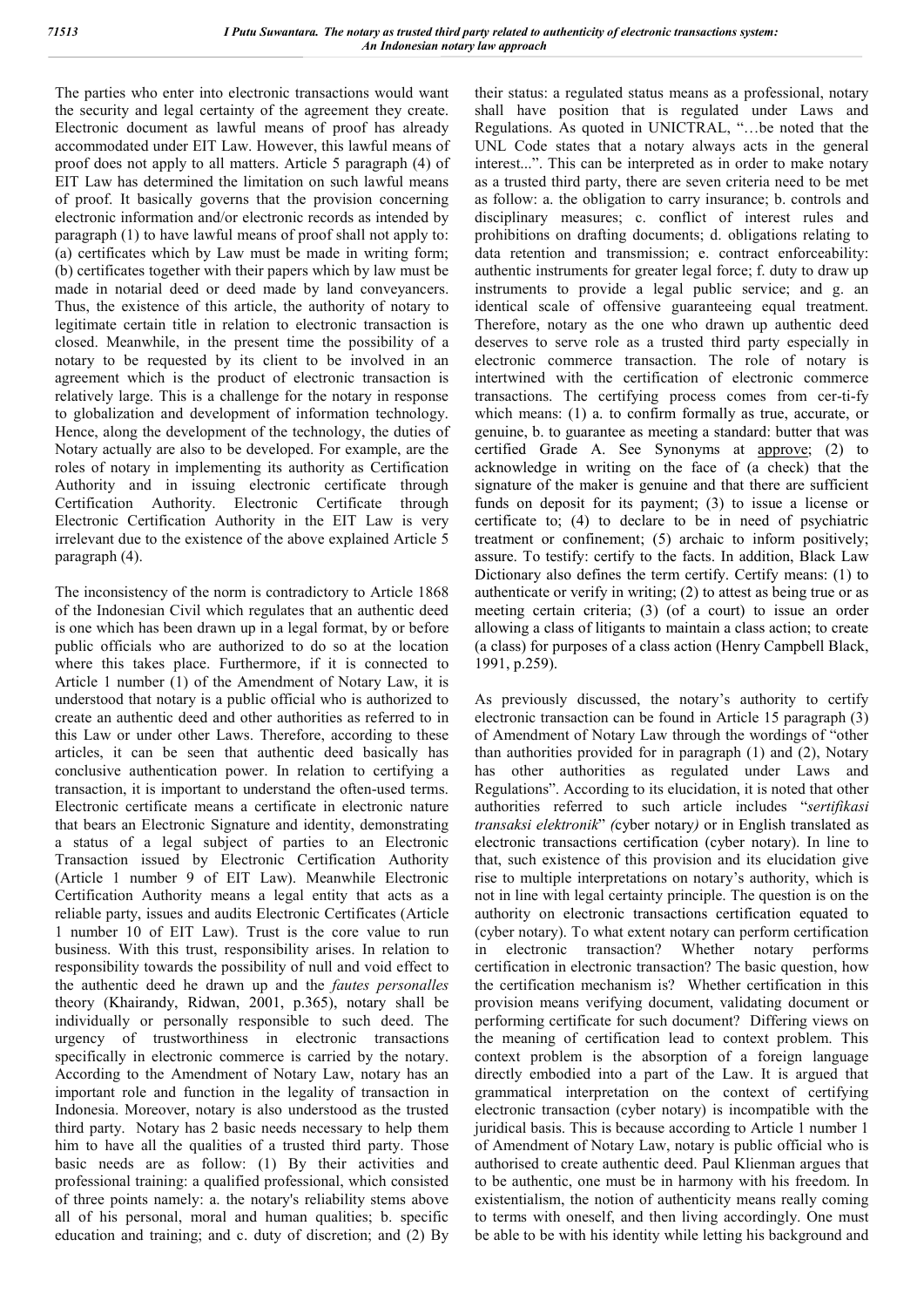history play a part in his decision-making process. Making choices should be based on one's values, so that there is a responsibility that comes with the decision-making process. If one does not live within a balance of his freedom, he is inauthentic. It is in the inauthentic experience that people allow ideas like determinism, believing choices are meaningless and acting as one should be persuade their choice making (Paul Klienman, 2013). In relation to that, the background behind the inauguration of a Notary is the oath based on *Pancasila*. That is understood as there is a responsibility that comes with the process of decision making. Paul Klienman's opinion of authentic concept is almost the same as the concept of notary in creating authentic deed. Black's Law Dictionary mentions that authentication (Henry Campbell Black, *Op. Cit*., h.151): (1) broadly, the act of proving that something (as a document) is true or genuine, esp. so that it may be admitted as evidence; the condition of being (authentication of the handwriting); (2) specific, the assent to or adoption of a writing as one's own. The concept of authentication, although continually used by the courts without apparent difficulty, seems almost to defy precise definition. Some writers have construed the term very broadly, as does wig more when he states that 'when a claim or offer involves impliedly or expressly any element of personal connection with a corporeal object, that connection must be made to appear…' So, defined 'authentication' is not only a necessary preliminary to the introduction of most writings in evidence, but also to the introduction of various other sorts of tangibles. If it is still unwavering, it creates a contextual problem that will render one regulation to conflict with another thus electronic transactions system becomes inconsistent with the ideal of law theory.

The ideal of law can be understood as a construction of the mind which is a necessity to direct the law on the ideals that society desires. Moreover, law is as an indispensable system for Indonesia as a developing country (Lili Rasjidi and Ida Bagus Wyasa Putra, 2003, p. 5). Gustav Radbruch argues that ideal of law serves as a regulative and constructive benchmark. Without ideal of law then legal products will lose its meaning (Esmi Warassih, 2005, p.43). Therefore, from the above explanation, reformulation towards the wordings of Article 15 paragraph (3) of Amendment of Notary Law is needed. The "other authorities" in certifying electronic transaction shall be mentioned within the article itself and not in its elucidation. Certifying is not meant to provide certificate, but to strengthen the electronic transaction in order to avoid any future multi interpretations towards the elucidation of Article 15 paragraph (3). The proposed wordings (in *Bahasa*) are, "*Kewenangan notaris sebagai pihak ketiga terpercaya dalam menguatkan transaksi yang dilakukan secara elektronik*" or if it is translated in English, "notary's authority as a trusted third party in strengthening electronic transactions". Notary as trusted a third party in electronic transaction is one form of transaction that is non-face and non-sign (without face to face and without signature). This transaction is paperless (without written document), borderless (no geographical boundaries) and the parties who make transactions do not need to meet face to face. In this case, transactions are expressed as method of communication and storage of information that use an alternative medium beyond the things written in the paper (information or documents written on paper). The relationship of cyber notary in providing legal certainty and legal fair for the parties in creating an agreement and so that the contract is legitimate according to Article 1320 Indonesian Civil Code.

The mechanism in verifying electronic transaction, which is also part of this reformulation includes the following: (1) notary's authority in identifying the appearers; (2) validity of electronic signature; and (3) electronic data storage by notary.

#### **Conclusion**

Philosophically, notary both in the common law and civil law system as well as juridically as stated in Amendment of Indonesian Notary Law, notary as a trustee of public trust can also become a trusted third party in ensuring authenticity of electronic transactions. However, the elucidation of Article 15 paragraph (3) Amendment of Notary Law stipulates notary's other authorities by mentioning the wordings of electronic transactions certification which equated to cyber notary tends to obscure the notary's meaning as a trusted third party. Therefore, the government is suggested to reformulate it by defining the phrase "other authorities" that specifically relates to certifying electronic transaction as means to strengthen the electronic transaction within the article itself and not in its elucidation to avoid multi interpretations. In addition, government is also urged to provide infrastructure and human resources by providing license to notary as Sub CA (Certification Authority) hence electronic document as the agreement of parties in concern with electronic signatures therein can have the same lawful means of proof as the authentic deed.

#### **REFERENCES**

- Allan Farnsworth, E. 1999. *United States Contract Law,*  Revised Edition, Juris Publishing, United States of America.
- Djam'an Satori. 2010. *Metodelogi Penelitian Kualitatif*, Alfabeta, Bandung.
- Edmon Makarim (1) 2011. *Modernisasi Hukum Notaris Masa Depan: Kajian Hukum Terhadap Kemungkinan Cybernotary di Indonesia*, Jurnal Hukum dan Pembangunan, Vol. 21. No. 3.
- Edmon Makarim (2), 2015. Keautentikan Dokumen Publik Elektronik Dalam Administrasi Pemerintahan Dan Pelayanan Publik, *Jurnal Hukum Pembangunan*, Vol. 45, No. 2.
- Edmon Makarim (3), 2015. Interoperabilitas Identitas Digital Dalam Transaksi Elektronik Lintas Negara: Suatu Kajian Hukum Terhadap Sistem Identifikasi Dan Autentikasi Elektronik Menjelang Asean Community 2015, *Jurnal Hukum dan Pembangunan* Vol. 44, No. 1.
- Emma Nurita. 2012. *Cyber Notary (Pemahaman Awal Dalam Konsep Pemikiran*), Ctk. Kesatu, Refika Aditama, Bandung.
- Esmi Warassih. 2005. *Pranata Hukum Sebuah Telaah Sosiologis*, PT. Suryandaru Utama, Semarang.
- G.H.S Lumban Tobing. 1999, *Peraturan Jabatan Notari*s, Cetakan Ke 2, Erlangga, Jakarta,
- Habib Adjie. 2010. *Kebatalan dan Pembatalan Akta Notaris*, PT. Refika Aditama Surabaya.
- Henry Campbell Black, 1991. *Black's Law Dictionary*, West Publishing & Co, St. Paul, Minnesotal, U.S.A.
- Irwan Soerodjo. 2003. *Kepastian Hukum Hak Atas Tanah di Indonesia*, Arkola, Surabaya.
- Law Number 11 of 2008 on Electronic Information and **Transactions**
- Law Number 2 of 2014 on the Amendment of Law Number 30 of 2004 on Notary